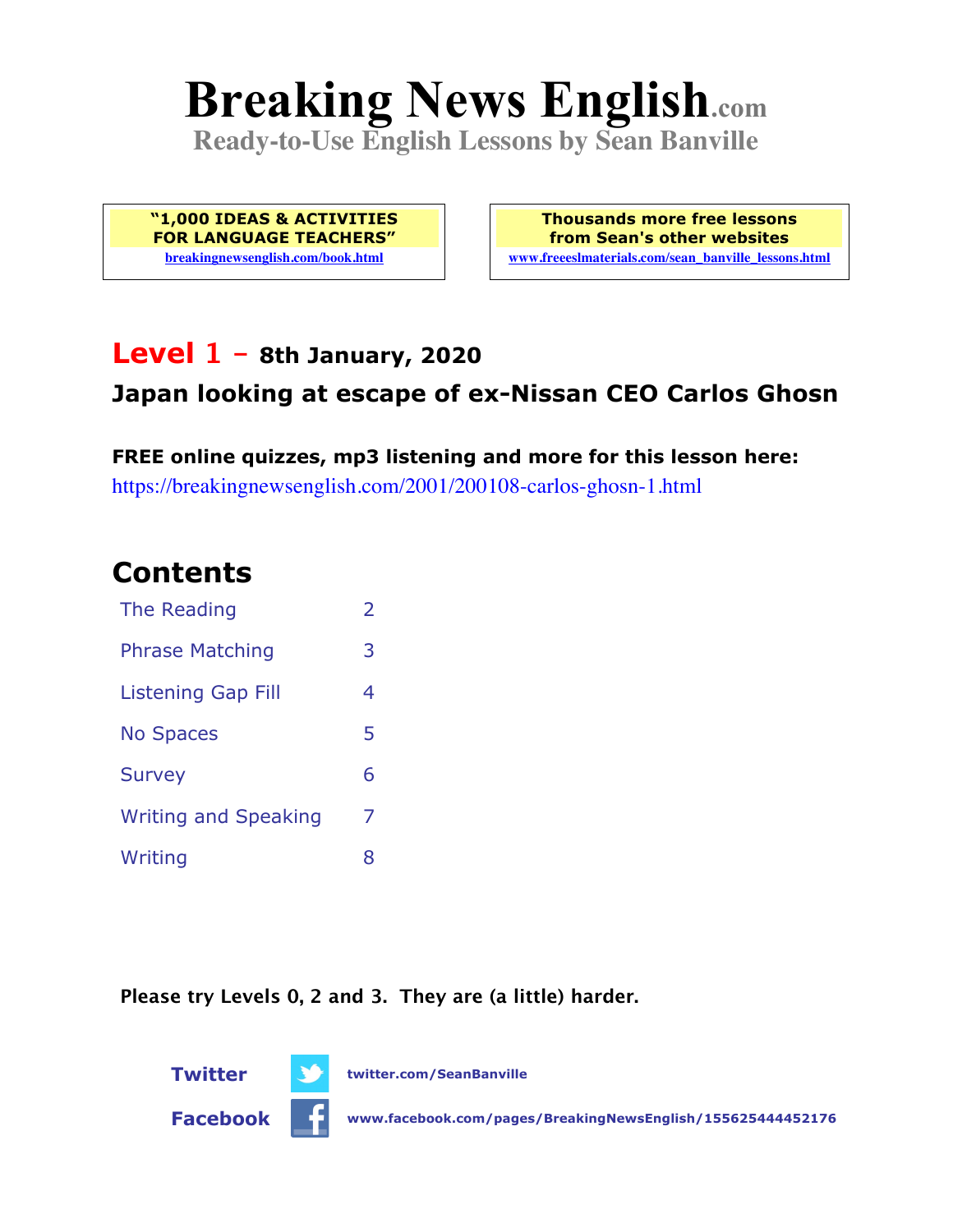# **THE READING**

From https://breakingnewsenglish.com/2001/200108-carlos-ghosn-1.html

Japan will make its borders stronger because someone on bail escaped the country. Ex-Nissan CEO Carlos Ghosn fled Japan to Lebanon last week. He was waiting to go on trial for fraud. He escaped even though the police had his passports. Japan said it would strengthen its border checks. It will also review its bail system. Japan has already taken actions to stop anyone on bail leaving the country. Immigration will be stricter.

It is still unclear how Mr Ghosn escaped. Cameras monitored his home 24 hours a day. News sources say he hid in the case of a double bass. He chose an airport where security was not so tight. He then flew from Osaka to Lebanon. Lebanon said he entered the country legally with a French passport on Monday. He has not been seen since. Interpol created a "wanted" notice for him. Japan cannot ask Lebanon to return him.

Sources: https://**mainichi.jp**/english/articles/20200106/p2g/00m/0na/044000c https://english.**kyodonews.net**/news/2020/01/72017fd203e7-tokyo-prosecutors-to-probe-ghosnsescape-plot-senior-official.html https://www.**ft.com**/content/c2721ad2-2f77-11ea-a329-0bcf87a328f2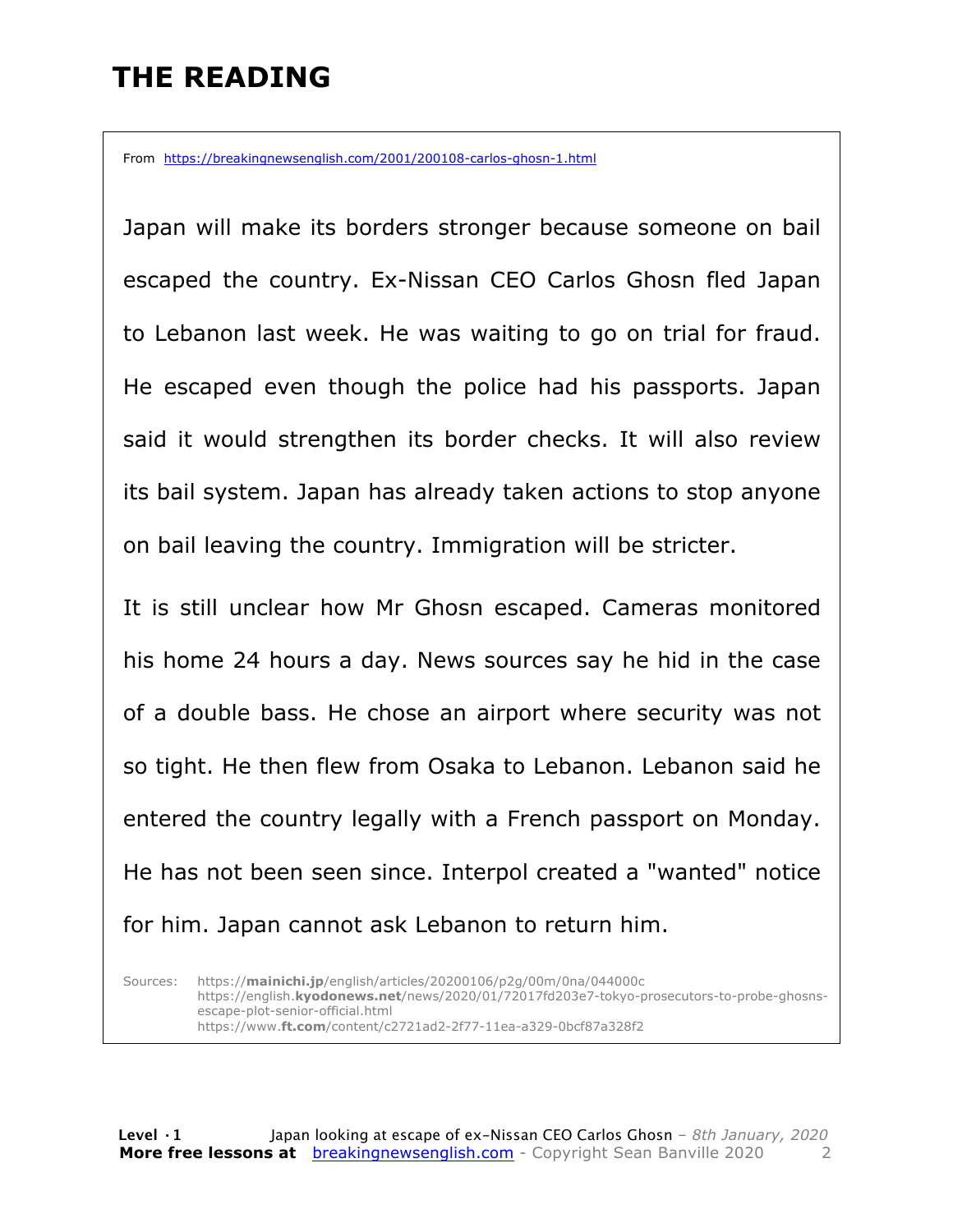# **PHRASE MATCHING**

From https://breakingnewsenglish.com/2001/200108-carlos-ghosn-1.html

#### **PARAGRAPH ONE:**

| 1. Carlos Ghosn fled              |    | a. taken actions       |
|-----------------------------------|----|------------------------|
| 2. He was waiting to go on        |    | b. his passports       |
| 3. even though the police had     |    | c. stricter            |
| 4. Japan said it would strengthen |    | d. trial for fraud     |
| 5. It will also review its        |    | e. leaving the country |
| 6. Japan has already              | f. | Japan to Lebanon       |
| 7. stop anyone on bail            |    | g. bail system         |
| 8. Immigration will be            |    | h. its border checks   |
|                                   |    |                        |

#### **PARAGRAPH TWO:**

| 1. It is still unclear how | а. | sources             |
|----------------------------|----|---------------------|
| 2. Cameras monitored       |    | b. so tight         |
| 3. 24 hours                |    | c. his home         |
| 4. news                    |    | d. seen since       |
| 5. he hid in the case      |    | e. Mr Ghosn escaped |
| 6. security was not        | f. | legally             |
| 7. he entered the country  |    | g. a day            |
| 8. He has not been         |    | h. of a double bass |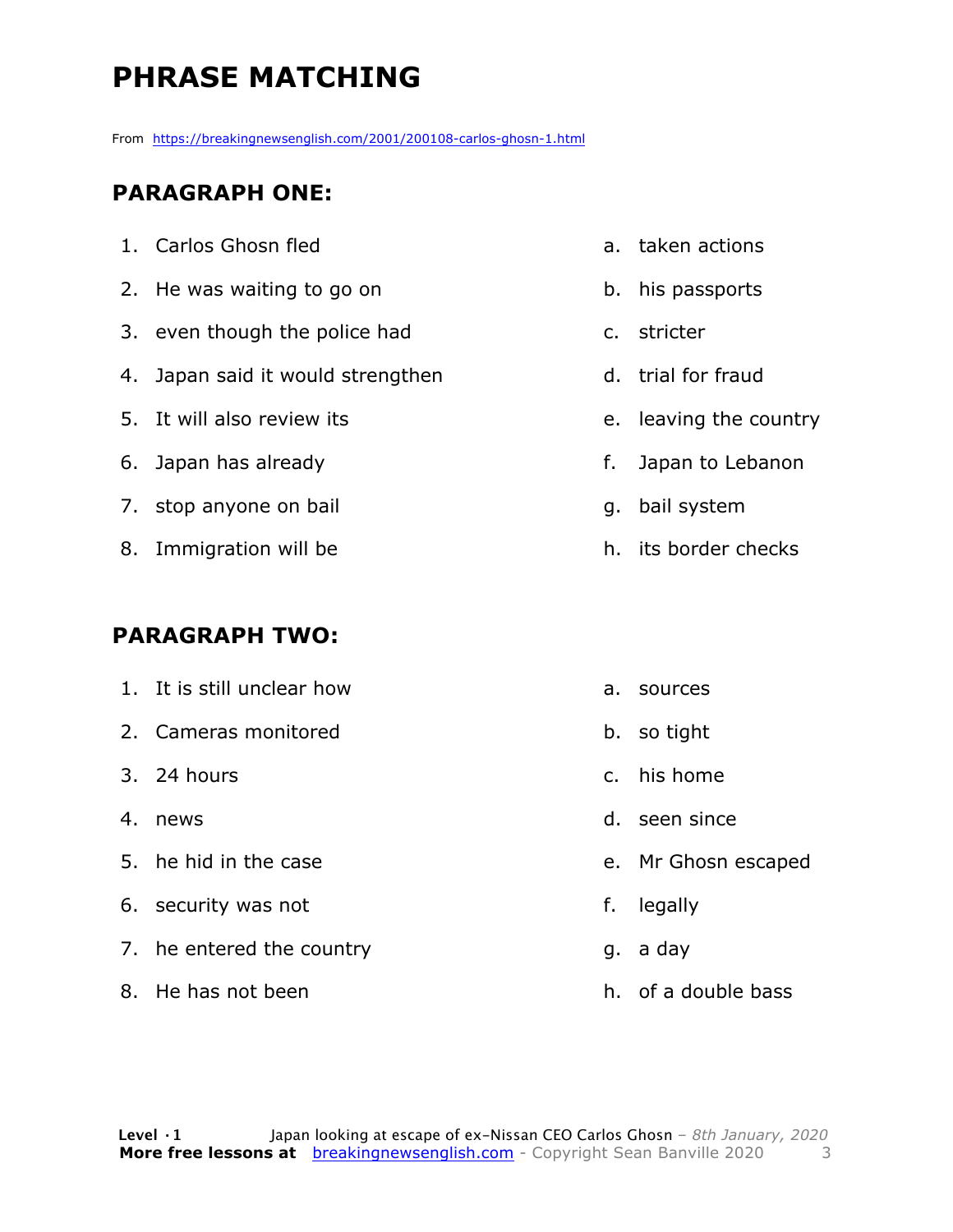## **LISTEN AND FILL IN THE GAPS**

From https://breakingnewsenglish.com/2001/200108-carlos-ghosn-1.html

Japan will make (1) discussed because someone on bail (2) \_\_\_\_\_\_\_\_\_\_\_\_\_\_\_\_\_\_\_\_\_\_\_\_\_\_. Ex-Nissan CEO Carlos Ghosn fled Japan to Lebanon last week. He was waiting to go on (3) \_\_\_\_\_\_\_\_\_\_\_\_\_\_\_\_\_\_\_\_\_\_\_\_. He escaped even though the police had his passports. Japan said it would strengthen (4) \_\_\_\_\_\_\_\_\_\_\_\_\_\_\_\_\_\_\_. It will also review its bail system. Japan has already taken actions (5) \_\_\_\_\_\_\_\_\_\_\_\_\_\_\_\_\_\_\_ on bail leaving the country. Immigration  $(6)$ 

It is (7) \_\_\_\_\_\_\_\_\_\_\_\_\_\_\_\_\_\_\_ Mr Ghosn escaped. Cameras (8) \_\_\_\_\_\_\_\_\_\_\_\_\_\_\_\_\_\_\_ 24 hours a day. News sources say he hid in the case of a double bass. He chose an airport where security was (9) \_\_\_\_\_\_\_\_\_\_\_\_\_\_\_\_\_\_\_\_\_\_\_. He then flew from Osaka to Lebanon. Lebanon said he entered the country (10) \_\_\_\_\_\_\_\_\_\_\_\_\_\_\_\_\_\_\_ French passport on Monday. He has not been seen since. Interpol created (11) \_\_\_\_\_\_\_\_\_\_\_\_\_\_\_\_\_\_\_ for him. Japan cannot ask Lebanon  $(12)$  \_\_\_\_\_\_\_\_\_\_\_\_\_\_\_\_\_\_\_\_\_\_\_.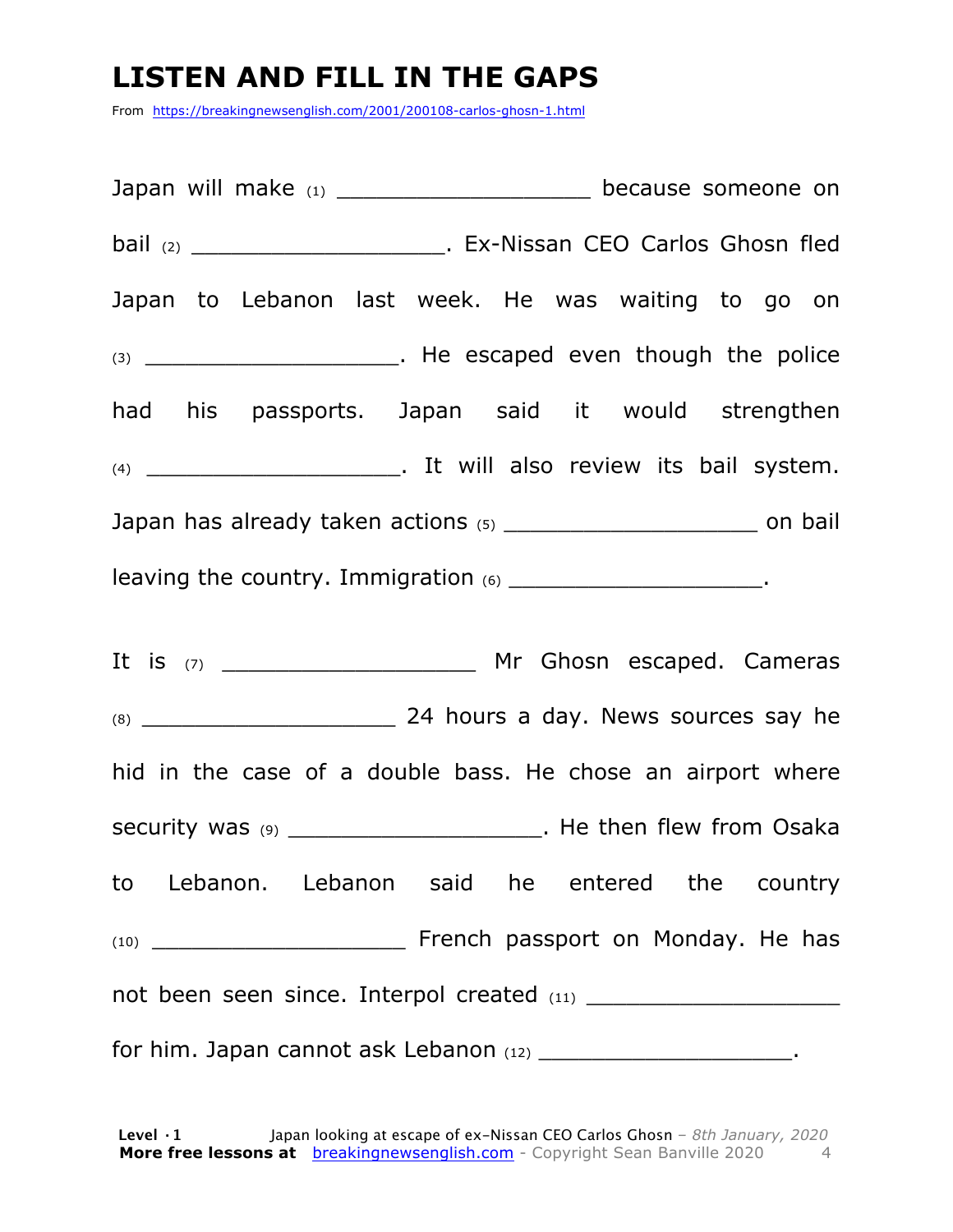# **PUT A SLASH ( / )WHERE THE SPACES ARE**

From https://breakingnewsenglish.com/2001/200108-carlos-ghosn-1.html

Japanwillmakeitsbordersstrongerbecausesomeoneonbailescapedth ecountry.Ex-NissanCEOCarlosGhosnfledJapantoLebanonlastweek .Hewaswaitingtogoontrialforfraud.Heescapedeventhoughthepolice hadhispassports.Japansaiditwouldstrengthenitsborderchecks.Itwill alsoreviewitsbailsystem.Japanhasalreadytakenactionstostopanyon eonbailleavingthecountry.Immigrationwillbestricter.Itisstillunclear howMrGhosnescaped.Camerasmonitoredhishome24hoursaday.Ne wssourcessayhehidinthecaseofadoublebass.Hechoseanairportwher esecuritywasnotsotight.HethenflewfromOsakatoLebanon.Lebanons aidheenteredthecountrylegallywithaFrenchpassportonMonday.Heh asnotbeenseensince.Interpolcreateda"wanted"noticeforhim.Japan cannotaskLebanontoreturnhim.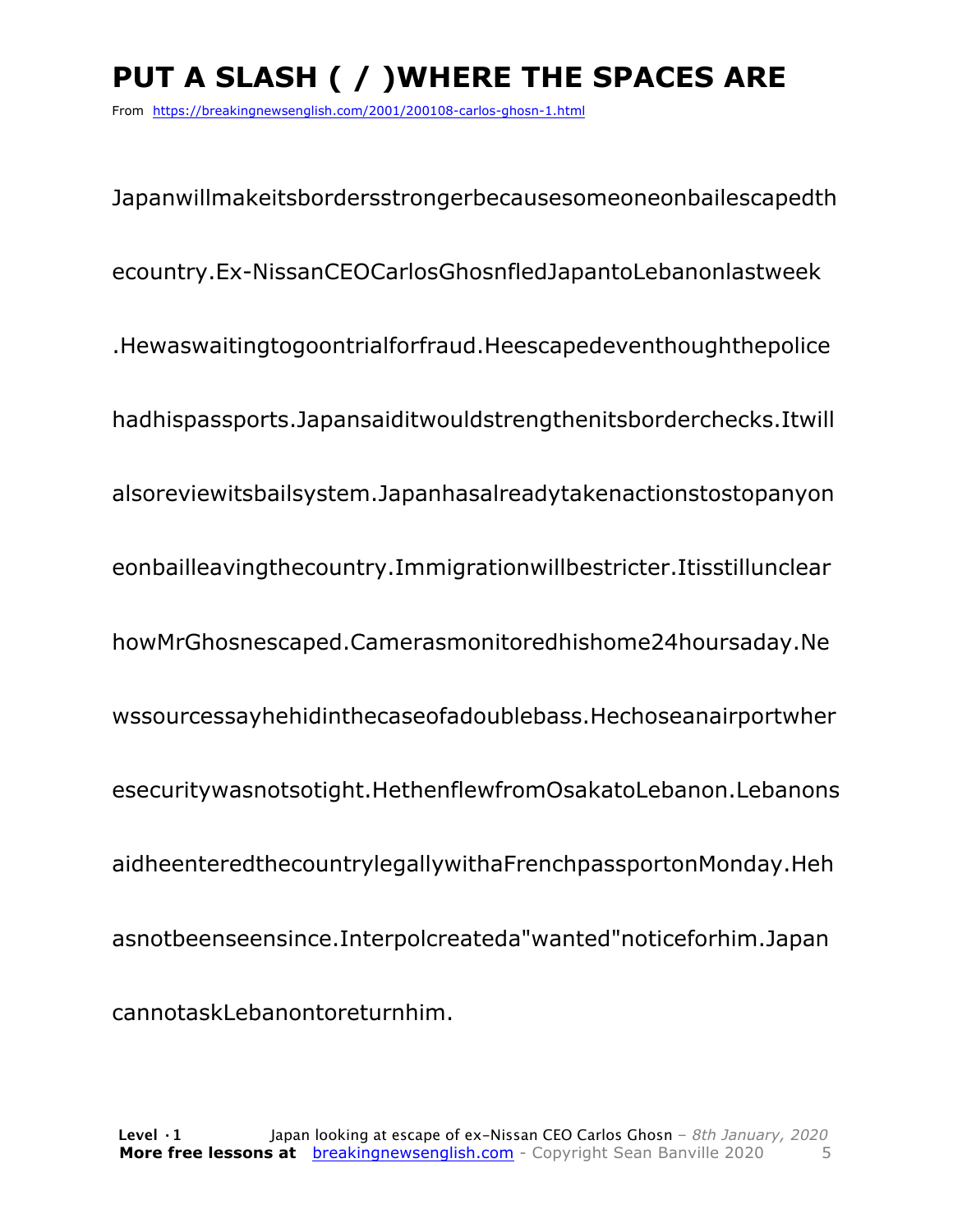# **JAPAN SURVEY**

From https://breakingnewsenglish.com/2001/200108-carlos-ghosn-4.html

Write five GOOD questions about Japan in the table. Do this in pairs. Each student must write the questions on his / her own paper.

When you have finished, interview other students. Write down their answers.

|      | STUDENT 1 | STUDENT 2 | STUDENT 3 |
|------|-----------|-----------|-----------|
| Q.1. |           |           |           |
| Q.2. |           |           |           |
| Q.3. |           |           |           |
| Q.4. |           |           |           |
| Q.5. |           |           |           |

- Now return to your original partner and share and talk about what you found out. Change partners often.
- Make mini-presentations to other groups on your findings.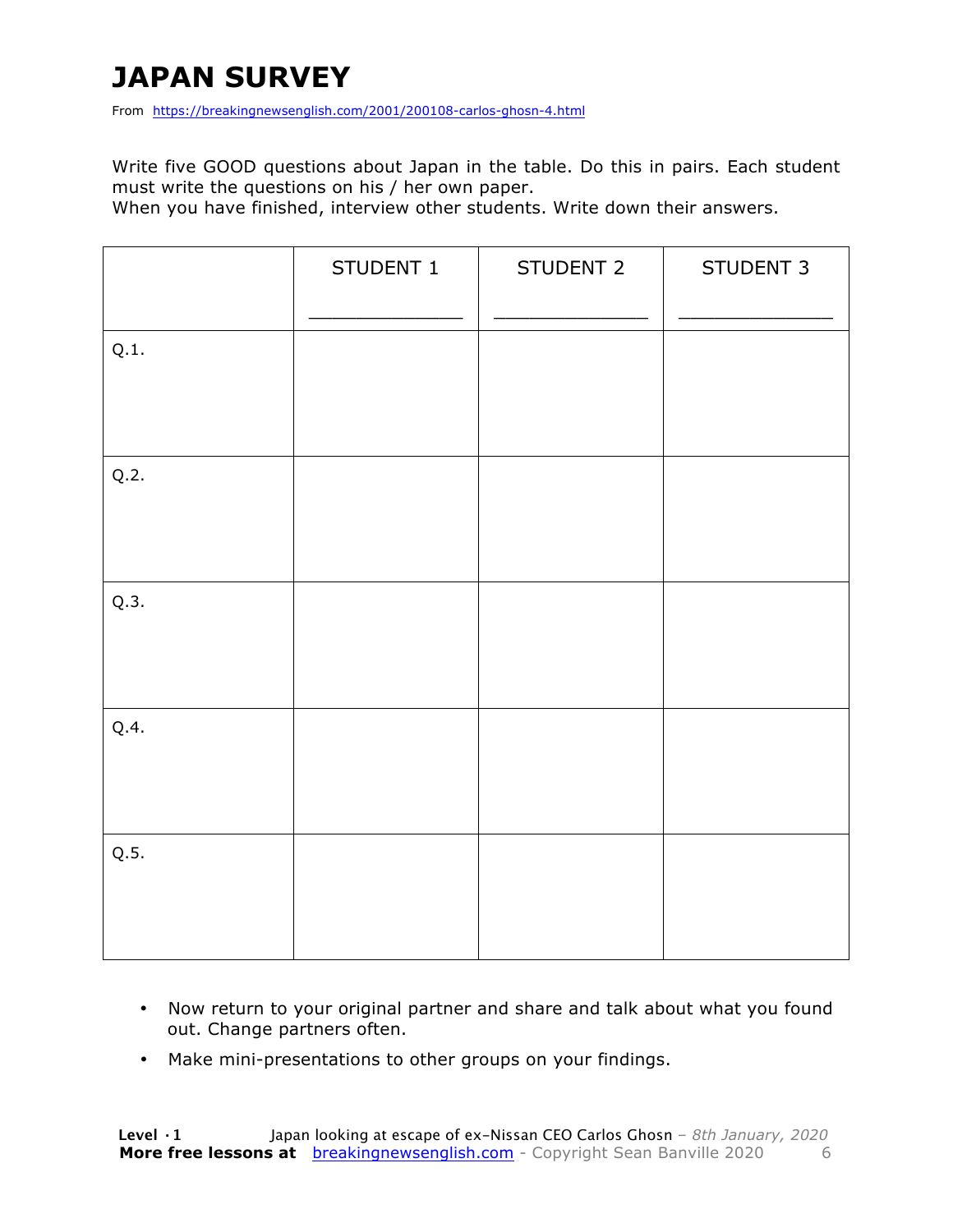### **WRITE QUESTIONS & ASK YOUR PARTNER(S)**

Student A: Do not show these to your speaking partner(s).

| a) |  |  |
|----|--|--|
| b) |  |  |
| c) |  |  |
| d) |  |  |
| e) |  |  |
| f) |  |  |

*Japan looking at escape of ex-Nissan CEO Carlos Ghosn – 8th January, 2020* More free lessons at breakingnewsenglish.com

### **WRITE QUESTIONS & ASK YOUR PARTNER(S)**

-----------------------------------------------------------------------------

Student B: Do not show these to your speaking partner(s).

| a) |  |  |
|----|--|--|
| b) |  |  |
| c) |  |  |
| d) |  |  |
| e) |  |  |
| f) |  |  |
|    |  |  |

**Level ·1** Japan looking at escape of ex-Nissan CEO Carlos Ghosn *– 8th January, 2020* **More free lessons at** breakingnewsenglish.com - Copyright Sean Banville 2020 7